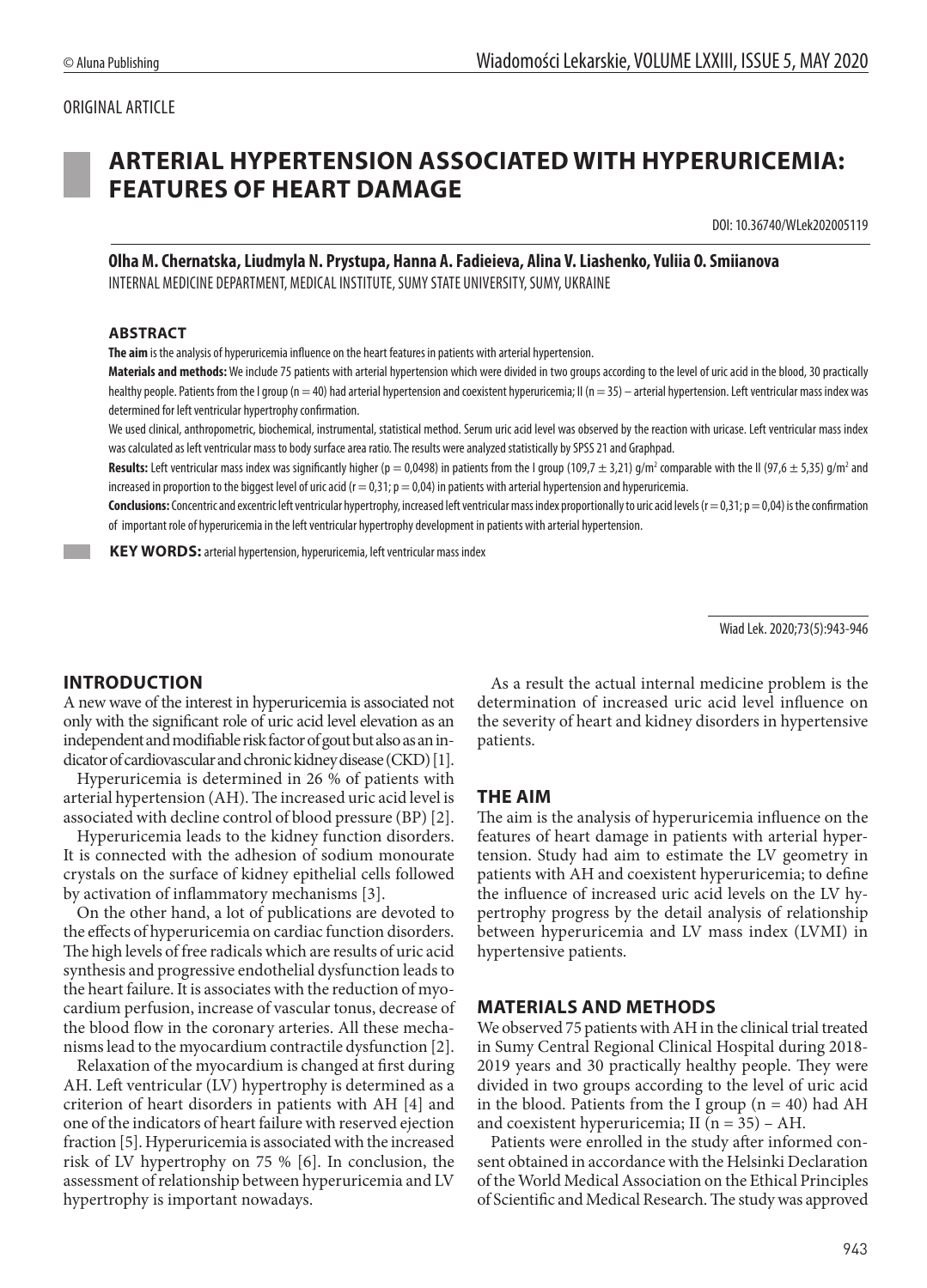by the Bioethics Committee for experimental and clinical studies at Sumy State University Medical Institute.

The diagnosis, the stage, the degree of AH were confirmed according to the Unified clinical guidelines of primary, emergency and secondary care of arterial hypertension (2016) developed by the working group of the Ministry of Health of Ukraine [7] and guidelines of Ministry of Health of Ukraine №384 (24.05.2012 year) [8]. Hyperuricemia was determined by European League Against Rheumatism (EULAR, 2016 р.) if the uric acid level was more than 360 mcmol/l (6 mg/dl) [9]. Asymptomatic hyperuricemia was the coexistent pathology in hypertensive patients.

LV hypertrophy is the objective feature of heart damage for patients with AH [7]. The indicators were analyzed in hypertensive persons with and without hyperuricemia.

We observed patients with written consent of participation in our study, presence of confirmed AH and coexistent hyperuricemia or AH without increased uric acid levels.

The clinical characteristic of patients is presented in table I. All observed patients were comparable by age with predominance of men.

The significant difference between the level of systolic and diastolic BP were absent in patients from the I and II group ( $p = 0.8467$ ;  $p = 0.9171$ ).

The duration of AH was respectively  $(4,3 \pm 2,31)$  and  $(4,0)$  $\pm$  2,11) year (p = 0,9247) for patients with AH and coexistent hyperuricemia comparable with hypertensive persons.

Firstly we determined AH in all persons with comorbidity. Hyperuricemia was the coexistent pathology.

We collected anamnesis, made the objective and physical examination of all participants.

Measurement of height (m) was made by centimeter tape; weight (kg) – by electronic scales. Body surface area was calculated by Mosteller formula as square root of the height (cm) multiplied by the weight (kg) divided by 3600 [10].

Serum uric acid level was observed by enzymatic photocolorimetry. The biggest level of uricemia is associated with increased the color intensity of the product resulted by the reaction with uricase [11].

The echocardiography was done. LVMI was calculated as a LV mass (LVM) (g) to body surface area  $(m^2)$  ratio [12].

LVM was calculated according to the American Society of Echocardiography's Guidelines:

LVM  $(g) = 0.8 \cdot \{1.04 \cdot [(LVIDd + LVPWTd + IVSTd)^3 (LVIDd)^{3}$  + 0,6 [27]. We estimated LV internal dimension at end diastole (LVIDd), LV posterior wall thickness at end diastole (LVPWTd), intraventricular septal thickness at end diastole (IVSTd).

|                                      |   |                       |                        | control           |                  |  |
|--------------------------------------|---|-----------------------|------------------------|-------------------|------------------|--|
| <b>Indicator</b>                     |   | I group<br>$(n = 40)$ | Il group<br>$(n = 35)$ | $(n = 30)$        | p                |  |
|                                      |   |                       |                        |                   |                  |  |
|                                      |   |                       |                        |                   | $p_1 = 0.0725$   |  |
| age (years)                          |   | $52,4 \pm 0,69$       | $54,1 \pm 0,61$        | $53,3 \pm 0,4$    | $p_2 = 0,3045$   |  |
|                                      |   |                       |                        |                   | $p_3 = 0.2941$   |  |
| gender                               | m | 27 (70 %)             | 24 (68,6 %)            | 21 (70 %)         |                  |  |
|                                      | f | 13 (30 %)             | 11 (31,4 %)            | $9(30\%)$         |                  |  |
|                                      |   |                       |                        |                   | $p_1 = 0.8467$   |  |
| Systolic BP (mmHg)                   |   | $146,4 \pm 5,38$      | $144,7 \pm 7,07$       | $120,8 \pm 6,48$  | $p_2 = 0.0032$   |  |
|                                      |   |                       |                        |                   | $p_3 = 0.0166$   |  |
|                                      |   |                       |                        |                   |                  |  |
| Diastolic BP (mmHg)                  |   | $94,8 \pm 6,05$       | $93,9 \pm 5,93$        | $80,1 \pm 2,6$    | $p_1 = 0.9162$   |  |
|                                      |   |                       |                        |                   | $p_2 = 0.0495$   |  |
|                                      |   |                       |                        |                   | $p_3 = 0.0482$   |  |
|                                      |   |                       |                        |                   | $p_1 < 0,0001$   |  |
| Uricemia (mcmol/l)                   |   | $401,6 \pm 3,93$      | $304,5 \pm 4,95$       | $265,0 \pm 8,38$  | $p_{2}$ < 0,0001 |  |
|                                      |   |                       |                        |                   | $p_3 < 0,0001$   |  |
| Duration of AH (years)               |   | $4,3 \pm 2,31$        | $4,0 \pm 2,11$         | $\qquad \qquad -$ | $p_1 = 0.9247$   |  |
| Duration of hyperuricemia<br>(years) |   | $4,1 \pm 0,35$        |                        |                   |                  |  |
|                                      |   |                       |                        |                   |                  |  |
|                                      |   |                       |                        |                   | $p_1 = 0.9147$   |  |
| Glucose in blood, mmol/l             |   | $4,4 \pm 0,7$         | $4,3 \pm 0,59$         | $4,04 \pm 0,53$   | $p_2 = 0.7000$   |  |
|                                      |   |                       |                        |                   | $p_3 = 0.7476$   |  |
|                                      |   |                       |                        |                   |                  |  |

**Table I.** Clinical characteristic of all observed patients

Notes:

1.  $p_1$  – the significance of differences between the indicators of the I and II groups;

2.  $p_{2}$  – the significance of differences between the indicators of the I group and control;

3.  $\mathsf{p}_{\mathsf{3}}^{}$  — the significance of differences between the indicators of the II group and control;

4. n – the number of persons;

5. f – female;

6. m – male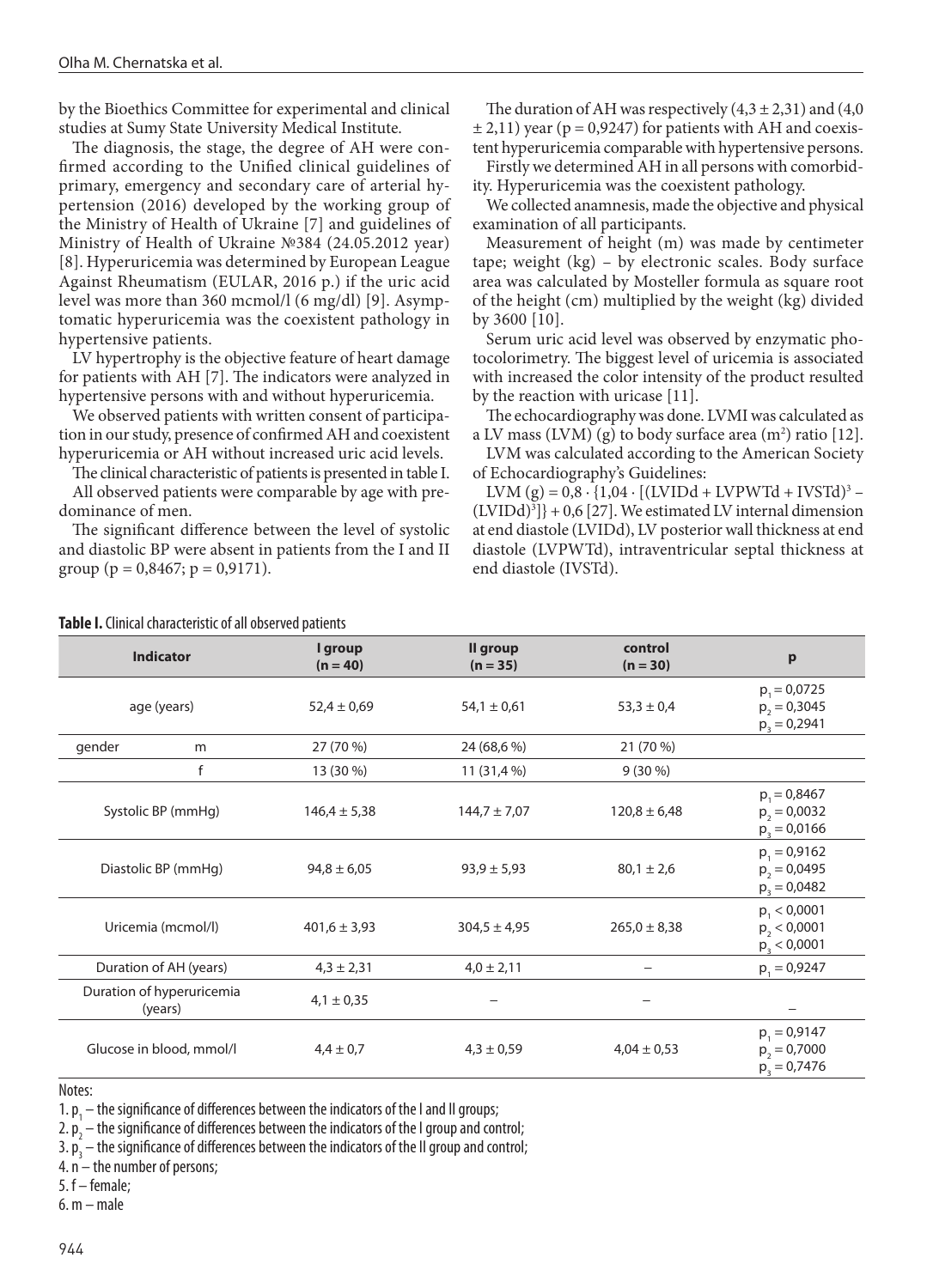| Table II. Echocardiographic indicators, which are necessary for left ventricular mass index calculation |  |
|---------------------------------------------------------------------------------------------------------|--|
|---------------------------------------------------------------------------------------------------------|--|

| <b>Indicator</b>                                                 | I group<br>$(n = 40)$ | Il group<br>$(n = 35)$ | control<br>$(n = 30)$ | p                                                  |
|------------------------------------------------------------------|-----------------------|------------------------|-----------------------|----------------------------------------------------|
| Left ventricular internal dimension at end<br>diastole, cm       | $4.9 \pm 0.06$        | $4.7 \pm 0.1$          | $4,6 \pm 0,04$        | $p_1 = 0.0819$<br>$p_2 = 0,0002$<br>$p_3 = 0.3849$ |
| left ventricular posterior wall thickness at<br>end diastole, cm | $1,1 \pm 0,02$        | $1,04 \pm 0,02$        | $0,81 \pm 0,02$       | $p_1 = 0.0381$<br>$p_2 < 0,0001$<br>$p_3 < 0,0001$ |
| intraventricular septal thickness at end<br>diastole, cm         | $1,1 \pm 0.02$        | $1,02 \pm 0,04$        | $0.78 \pm 0.01$       | $p_1 = 0.0673$<br>$p_2 < 0,0001$<br>$p_3 < 0,0001$ |
| left ventricular mass, g                                         | $205,2 \pm 5,41$      | $175.9 \pm 9.02$       | $117,8 \pm 2,72$      | $p_1 = 0.0054$<br>$p_2 < 0,0001$<br>$p_3 < 0,0001$ |
| weight, kg                                                       | $75.9 \pm 1.79$       | $69.9 \pm 1.4$         | $60,2 \pm 0,1$        | $p_1 = 0.0117$<br>$p_2 < 0,0001$<br>$p_3 < 0,0001$ |
| height, cm                                                       | $169,1 \pm 0,01$      | $170,6 \pm 0,01$       | $163,3 \pm 0,01$      | $p_1 < 0,0001$<br>$p_2 < 0,0001$<br>$p_3 < 0,0001$ |
| body surface area, kg/m <sup>2</sup>                             | $1,9 \pm 0,02$        | $1,8 \pm 0,02$         | $1,7 \pm 0,02$        | $p_1 < 0,0001$<br>$p_2 < 0,0001$<br>$p_3 = 0,0008$ |
| left ventricular mass index, g/m <sup>2</sup>                    | $109.7 \pm 3.21$      | $97.6 \pm 5.35$        | $71,4 \pm 1,6$        | $p_1 = 0.0498$<br>$p_2 < 0,0001$<br>$p_3 < 0,0001$ |

Notes:

1.  $p_1$  – the significance of differences between the indicators of the I and II groups;

2.  $p_2$  – the significance of differences between the indicators of the I group and control;

3.  $p_{3}$  — the significance of differences between the indicators of the II group and control;

4. n – number of persons

LV hypertrophy was determined if the LVMI was more then 115  $\frac{g}{m^2}$  for men and 95  $\frac{g}{m^2}$  for women [5].

The hypothesis of normal samples distribution was tested by Kolmagorov-Smirnov criterion used SPSS 21.

If there was no reason for rejection of hypothesis about normal distribution law, the significance of the difference between the mean values was analyzed by Student's t-test for independent samples with the help of GraphPad.

This research was adopted by the Ethics Committee of Sumy State University, Sumy, Ukraine. Research was conducted keeping to the main issues of the Convention of the Council of Europe on Human Rights and Biomedicine of Declaration of Helsinki of the World Medical Association on the ethical principles of conducting medical research involving human beings (1975, with further amendments, including version of 2000) and Order of Ukrainian Ministry of Health № 690 on 23.09.2009.

#### **RESULTS AND DISCUSSION**

LV hypertrophy is the marker of heart disorders in hypertensive persons. LVMI was calculated in all observed patients. Indicators, which are necessary for this calculation, performed in table II.

LVMI was significantly higher ( $p = 0.0498$ ) in patients from the I group (109,7  $\pm$  3,21) g/m<sup>2</sup> comparable with the II (97,6  $\pm$  5,35) g/m<sup>2</sup>.

There was the absence of significant relationship between uricemia and LVMI in persons from ІІ group. LVMI increased in proportion to the biggest level of uricemia ( $r = 0.31$ ;  $p = 0.04$ ) in the І group.

The analysis of LV geometry in patients from the І group showed the confirmation of concentric remodeling in 14 (35 %) persons, concentric hypertrophy – in 16 (40 %), excentric hypertrophy – in 7 (17,5 %), normal sizes – in 3 (7,5 %). The analysis of LV geometry in patients from the ІI group showed the confirmation of concentric remodeling in 20 (57,14 %) persons, concentric hypertrophy – in 4 (11,43 %), excentric hypertrophy – in 5 (14,29 %), normal sizes – in 6 (17,14 %).

The level of uric acid in patients with concentric remodeling was  $(397.7 \pm 23.22)$  mcmol/l; concentric hypertrophy –  $(407.5)$  $\pm$  29,7) mcmol/l, p = 0,8; excentric hypertrophy – (401,0  $\pm$  $20,66$ ) mcmol/l,  $p = 0,9283$ . The significant difference between uricemia in coexistent patients from the I group with concentric and excentric hypertrophy ( $p = 0.8922$ ).

LVMI increased in proportion to the biggest level of uricemia ( $r = 0.31$ ;  $p = 0.04$ ) in the I group. Other investigators had similar results connected with positive correlation be